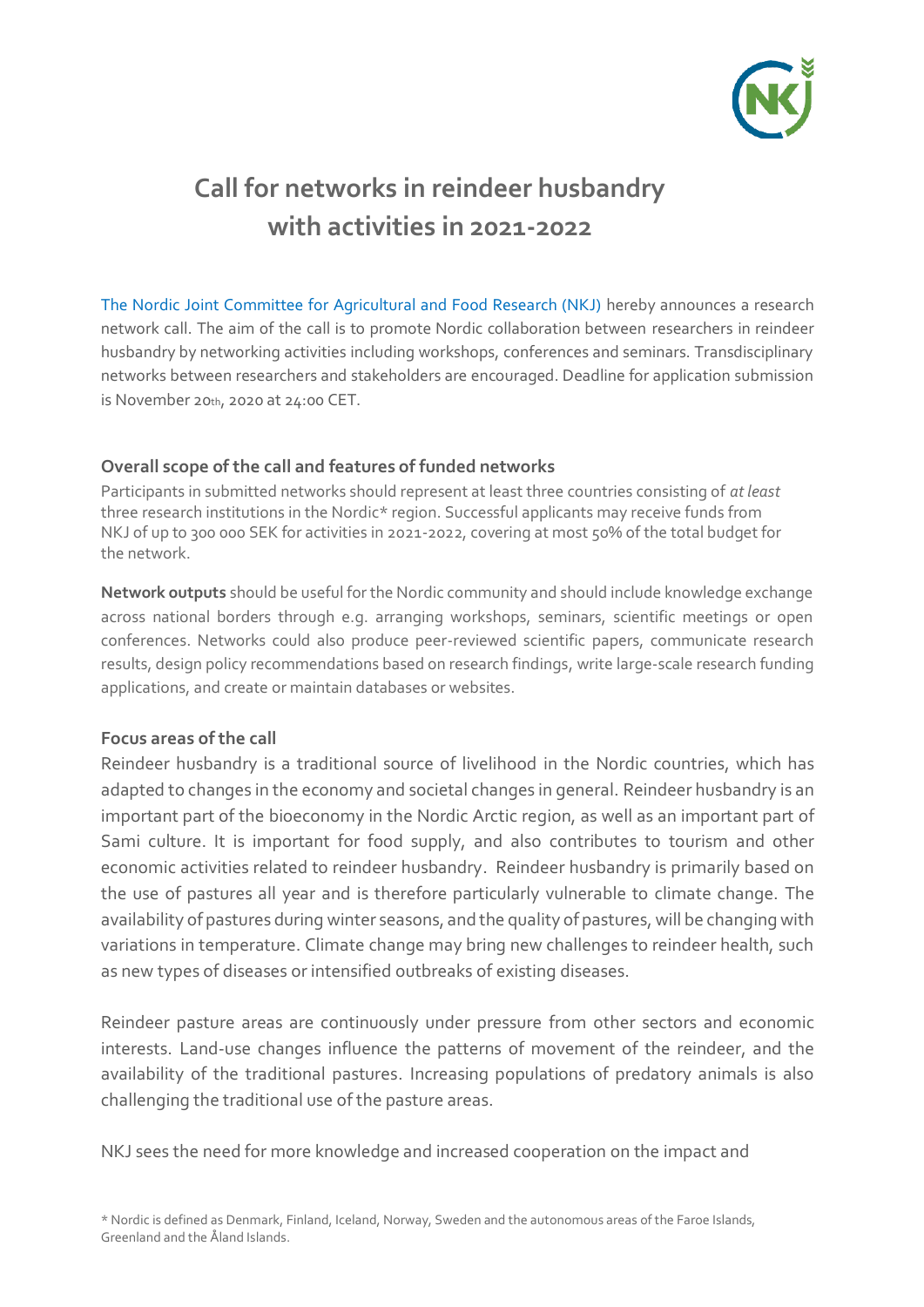

consequences of climate change and land-use change on the future of reindeer husbandry and is therefore calling for research networks on these topics.

Priority is given to networks that explore these topics, but, networks related to *other topics in relation to reindeer husbandry* are also encouraged to apply for funding.

Please download the [application form](https://nordicagriresearch.org/wp-content/uploads/2020/08/NKJ-Application-form.docx) and submit your application to [NKJ@slu.se](mailto:NKJ@slu.se) and [mimmi.blomquist@slu.se](mailto:mimmi.blomquist@slu.se) by 24.00 CET, of November 20th, 2020, at the latest.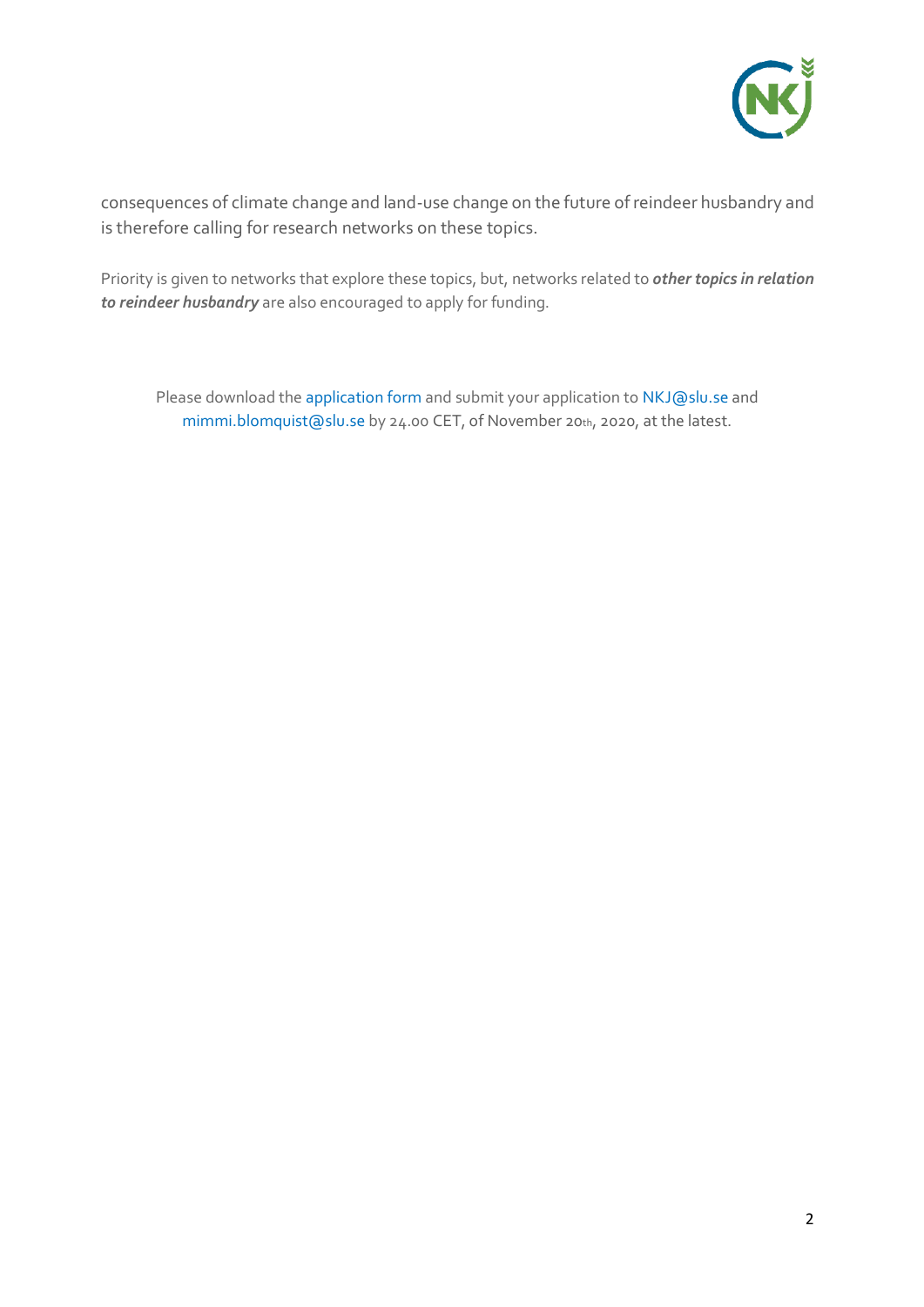

# **About NKJ**

[The Nordic Joint Committee for Agricultural and Food Research \(NKJ\)](https://nordicagriresearch.org/) is a Nordic cooperation body under the Nordic Council of Ministers. The primary objective of NKJ is to contribute, promote and coordinate a knowledge-based agriculture and food sector in the Nordic countries. To meet this end, NKJ encourages and provides support to joint Nordic cooperation within agriculture and food research, including reindeer husbandry, forestry and fishery.

# **Scope of the call**

The aim of the call is to:

- Facilitate collaboration between researchers in the Nordic countries by networking activities.
- Integrate research on reindeer husbandry into a broader research community.
- Bridge gaps between research and practice.
- Link national research projects which otherwise would be carried out on a national level, but where considerable positive outcomes can be reached through a wider regional scope.
- Encourage Nordic researchers and institutions to apply for funding from larger funds like e.g. Horizon 2020 or similar activities.

### **Call conditions**

Activities and participation

- Network grants are for activities in 2021-2022.
- Reindeer husbandry must be the main focus of the network, but the network should also make use of knowledge from related research areas.
- Researchers or communication officers at research institutions are eligible to apply.
- Stakeholders are encouraged to be involved but cannot be main applicants.
- Networks should include participants from at least three different countries consisting of *at least* three research institutions in the Nordic region.
- Each gender must be represented by a minimum of 40% of the participants in the network.
- PhD students and young researchers should be included in the network.
- Cooperation with countries outside of the Nordic region is encouraged.

#### **Economic framework**

- The amount applied for from NKJ can be maximum 300 000 SEK.
- The funding should primarily be spent on networking costs, e.g. costs for arranging scientific meetings, workshops and conferences including accommodation, travel and conference fees but could also cover costs for designing policy recommendations based on research findings, write large-scale research funding applications, creating or maintaining databases or websites (excluding hardware) and communication activities.
- Labour costs are *not eligible* for financing. This includes salary and overhead costs, and the costs of board meetings or other administrative meetings.
- Networks are expected to co-finance at least 50% of the total budget.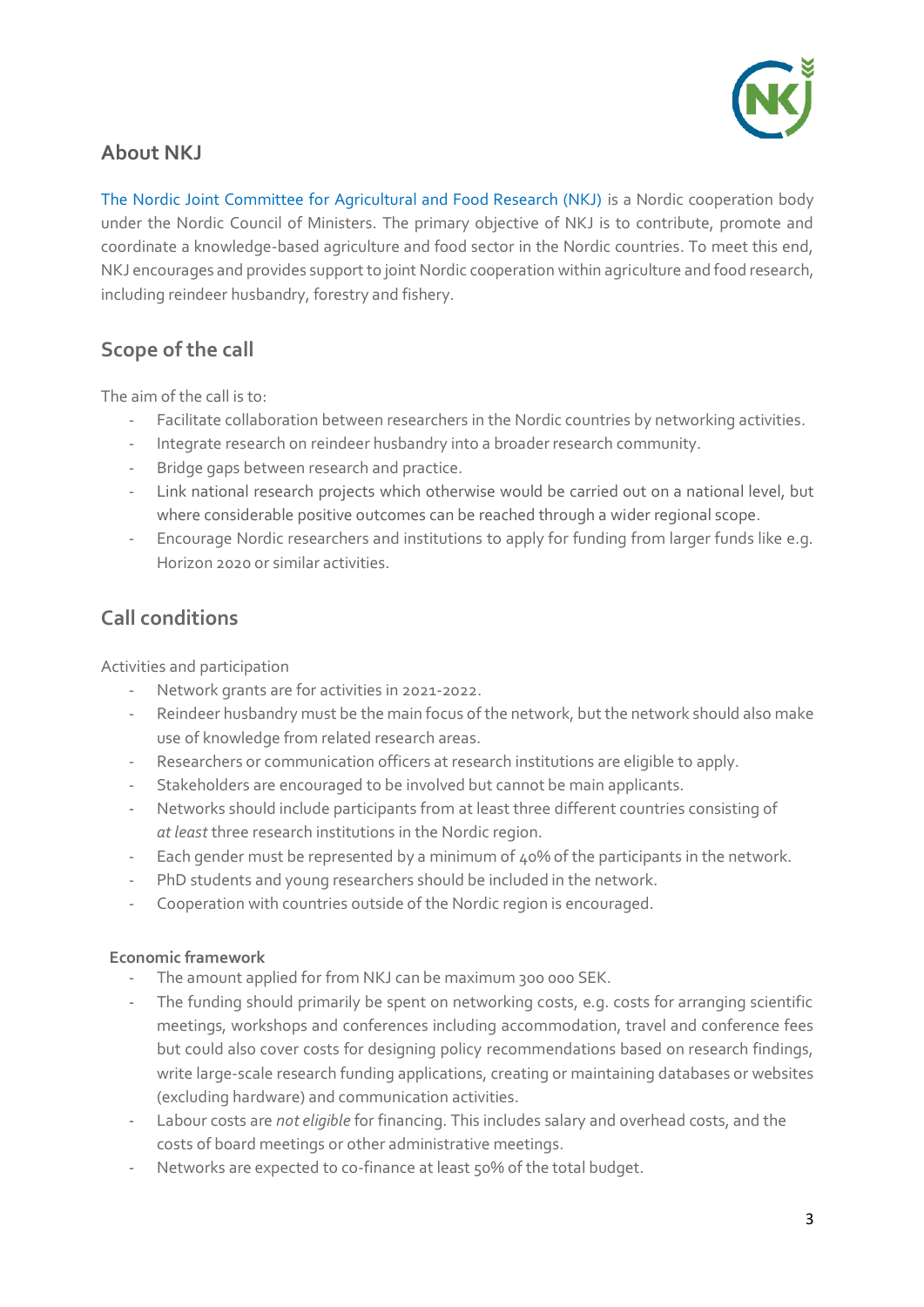

- Co-financing can either consist of cash or be in the form of in-kind such as working hours (salaries) or access to infrastructure or other resources.
- Cost-efficiency: Applicants are encouraged to ensure that the cost-per-person in the network application is reasonable. In addition to physical meetings applicants are encouraged to make use of other means of meeting, e.g. web-based meetings to reduce CO2 emissions.

#### **Communication activities and reporting**

- Network participants are expected to keep NKJ informed about their ongoing activities by inviting the NKJ secretariat to related events.
- Outputs of the network are expected to include publication of findings for dissemination by NKJ in various channels.
- Network participants are expected to report their activities, including expenditures, by the 1st of March 2023. The reporting template is available on th[e NKJ website.](https://nordicagriresearch.org/)

#### **Proposal submission**

- Applications must be submitted using the [application form](https://nordicagriresearch.org/wp-content/uploads/2020/08/NKJ-Application-form.docx) available on the [NKJ website,](https://nordicagriresearch.org/) to [NKJ@slu.se](mailto:NKJ@slu.se) and [mimmi.blomquist@slu.se](mailto:mimmi.blomquist@slu.se)
- Points to include in the proposal:
	- Aims of the network and strategic area in focus.
	- Planned activities and outcomes.
	- How the network will be beneficial for the Nordic region.
	- Involved participants including research organisations and stakeholders, if applicable.
	- A plan for integrating PhD students and young researchers into the network.
	- A plan to address gender equity.
	- Budget.

#### **Schedule**

- Applications must be submitted no later than November 20th, 2020 at 24:00 CET.
- Decisions will be made and communicated to applicants in December 2020.
- Project participants are expected to submit a final report no later than the 1st of March 2023. The reporting template is available for download on the [NKJ website.](https://nordicagriresearch.org/)